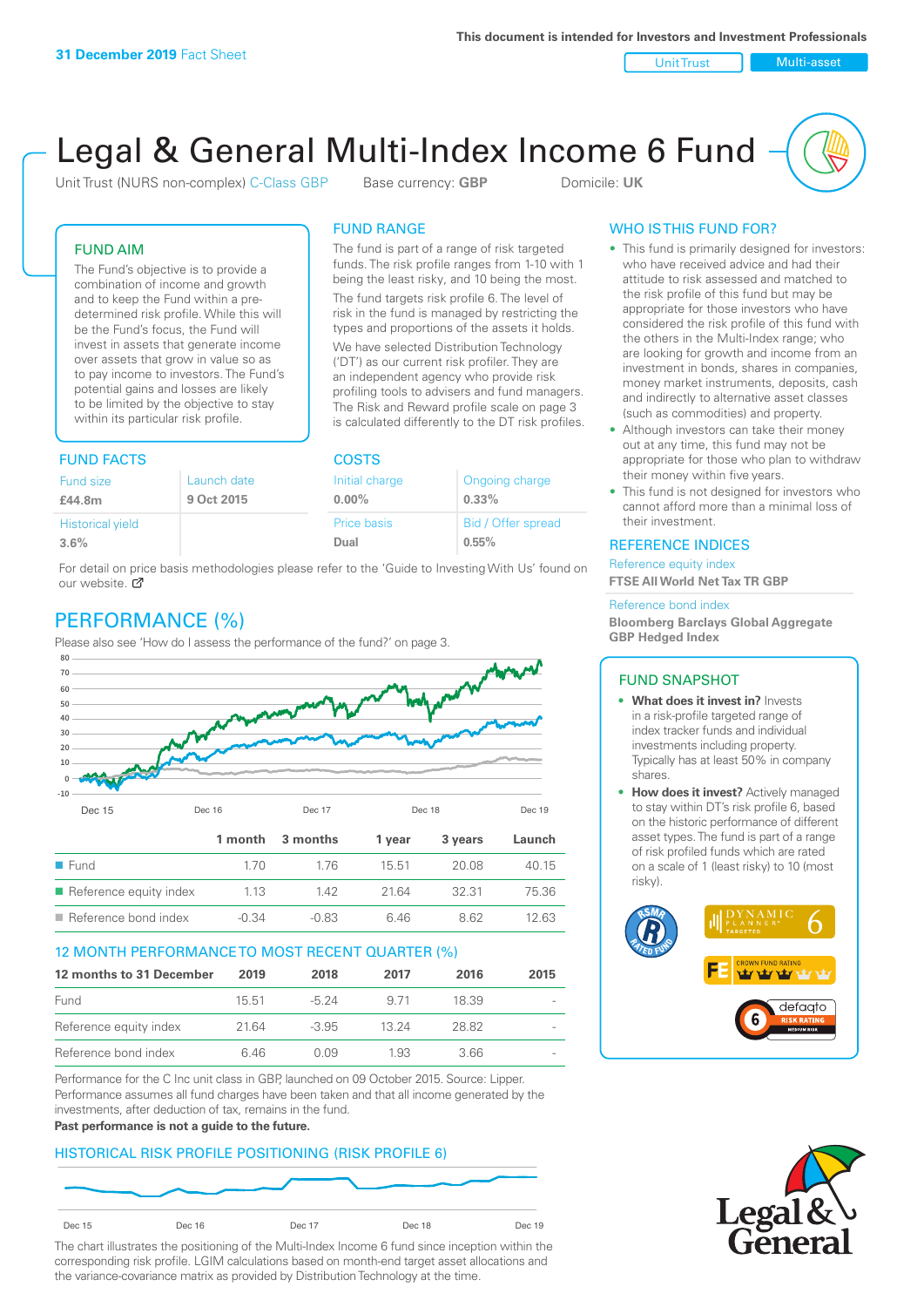# Legal & General Multi-Index Income 6 Fund

Unit Trust (NURS non-complex) C-Class GBP

# PORTFOLIO BREAKDOWN

All data source LGIM unless otherwise stated. Totals may not sum due to rounding.





#### FUND MANAGERS

The fund managers have responsibility for managing the multi-index fund range. They are part of the Multi-Asset Funds (MAF) team in LGIM. This team focuses on designing and managing multi-asset funds that are tailored to match the specific objectives of various client types. The team sits within a wider Asset Allocation team which combines both depth of experience with a broad range of expertise from different fields, including fund management, investment consulting and risk management roles.

# TOP 10 HOLDINGS (%)

| <b>L&amp;G UK Index Trust</b>                                    | 12.7 |
|------------------------------------------------------------------|------|
| iShares UK Dividend UCITS ETF                                    | 10.3 |
| L&G Emerging Markets Government Bond (Local Currency) Index Fund | 8.2  |
| L&G Emerging Markets Government Bond (US\$) Index Fund           | 7.5  |
| L&G High Income Trust                                            | 5.8  |
| L&G US Index Trust                                               | 5.7  |
| L&G Global Emerging Markets Index Fund                           | 5.1  |
| L&G European Index Trust                                         | 5.1  |
| <b>L&amp;G Pacific Index Trust</b>                               | 4.7  |
| iShares Euro Dividend UCITS ETF                                  | 4.0  |